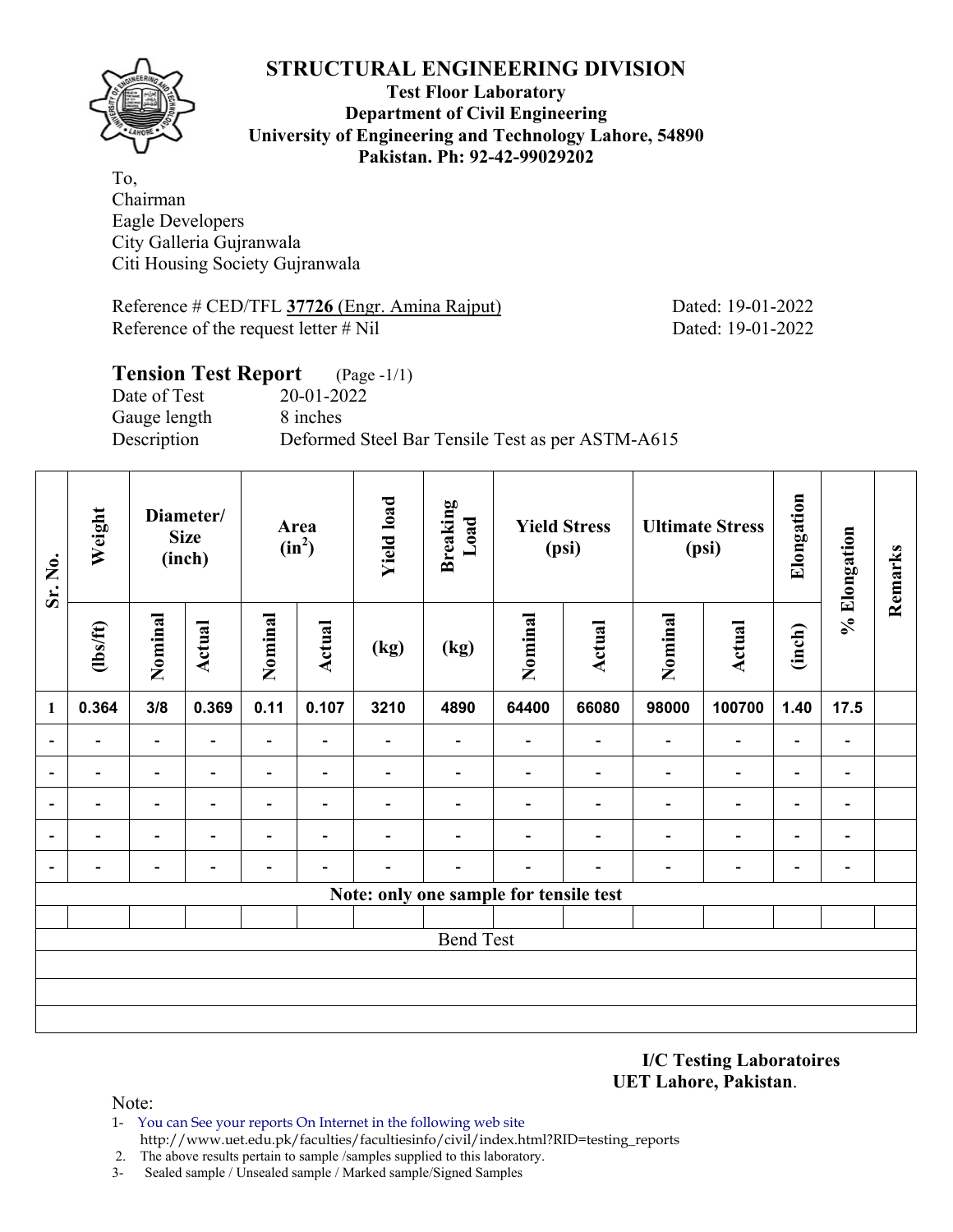

### **Test Floor Laboratory Department of Civil Engineering University of Engineering and Technology Lahore, 54890 Pakistan. Ph: 92-42-99029202**

To, M/S Ijaz Construction Company Multan (Idrees Textile Mills Feroze Wattwan)

Reference # CED/TFL 37727 (Engr. Amina Rajput) Dated: 19-01-2022 Reference of the request letter # Nil Dated: 19-01-2022

# **Tension Test Report** (Page -1/1) Date of Test 21-01-2022 Gauge length 8 inches Description Deformed Steel Bar Tensile and Bend Test as per ASTM-A615

| Sr. No.        | Weight         | Diameter/<br><b>Size</b><br>(mm) |               | Area<br>$(in^2)$         |                          | <b>Yield load</b>                                   | <b>Breaking</b><br>Load | <b>Yield Stress</b><br>(psi) |                | <b>Ultimate Stress</b><br>(psi)                                |                          | Elongation               | % Elongation             | Remarks |
|----------------|----------------|----------------------------------|---------------|--------------------------|--------------------------|-----------------------------------------------------|-------------------------|------------------------------|----------------|----------------------------------------------------------------|--------------------------|--------------------------|--------------------------|---------|
|                | $\frac{2}{10}$ | Nominal                          | <b>Actual</b> | Nominal                  | <b>Actual</b>            | (kg)                                                | (kg)                    | Nominal                      | <b>Actual</b>  | Nominal                                                        | <b>Actual</b>            | (inch)                   |                          |         |
| 1              | 0.416          | 10                               | 10.02         | 0.12                     | 0.122                    | 4660                                                | 5520                    | 85612                        | 84030          | 101412                                                         | 99600                    | 0.90                     | 11.3                     |         |
| $\blacksquare$ |                | ۰                                |               | $\overline{\phantom{0}}$ |                          |                                                     |                         |                              | $\blacksquare$ |                                                                | $\overline{\phantom{0}}$ |                          |                          |         |
| $\overline{a}$ |                | $\overline{\phantom{0}}$         |               | $\blacksquare$           |                          |                                                     |                         |                              |                |                                                                | $\overline{\phantom{0}}$ | $\blacksquare$           |                          |         |
| $\blacksquare$ |                | $\overline{\phantom{0}}$         | ۰             | $\overline{\phantom{0}}$ | $\overline{\phantom{0}}$ |                                                     |                         |                              |                |                                                                | $\overline{\phantom{0}}$ | $\overline{\phantom{0}}$ | $\overline{\phantom{a}}$ |         |
|                |                | $\overline{a}$                   |               |                          |                          |                                                     |                         |                              |                |                                                                |                          | $\overline{\phantom{0}}$ |                          |         |
| $\blacksquare$ |                |                                  |               |                          |                          |                                                     |                         |                              |                |                                                                |                          |                          |                          |         |
|                |                |                                  |               |                          |                          |                                                     |                         |                              |                | Note: only one sample for tensile and one sample for bend test |                          |                          |                          |         |
|                |                |                                  |               |                          |                          |                                                     |                         |                              |                |                                                                |                          |                          |                          |         |
|                |                |                                  |               |                          |                          |                                                     | <b>Bend Test</b>        |                              |                |                                                                |                          |                          |                          |         |
|                |                |                                  |               |                          |                          | 10mm Dia Bar Bend Test Through 180° is Satisfactory |                         |                              |                |                                                                |                          |                          |                          |         |
|                |                |                                  |               |                          |                          |                                                     |                         |                              |                |                                                                |                          |                          |                          |         |
|                |                |                                  |               |                          |                          |                                                     |                         |                              |                |                                                                |                          |                          |                          |         |

**I/C Testing Laboratoires UET Lahore, Pakistan**.

Note:

- 1- You can See your reports On Internet in the following web site http://www.uet.edu.pk/faculties/facultiesinfo/civil/index.html?RID=testing\_reports
- 2. The above results pertain to sample /samples supplied to this laboratory.
- 3- Sealed sample / Unsealed sample / Marked sample/Signed Samples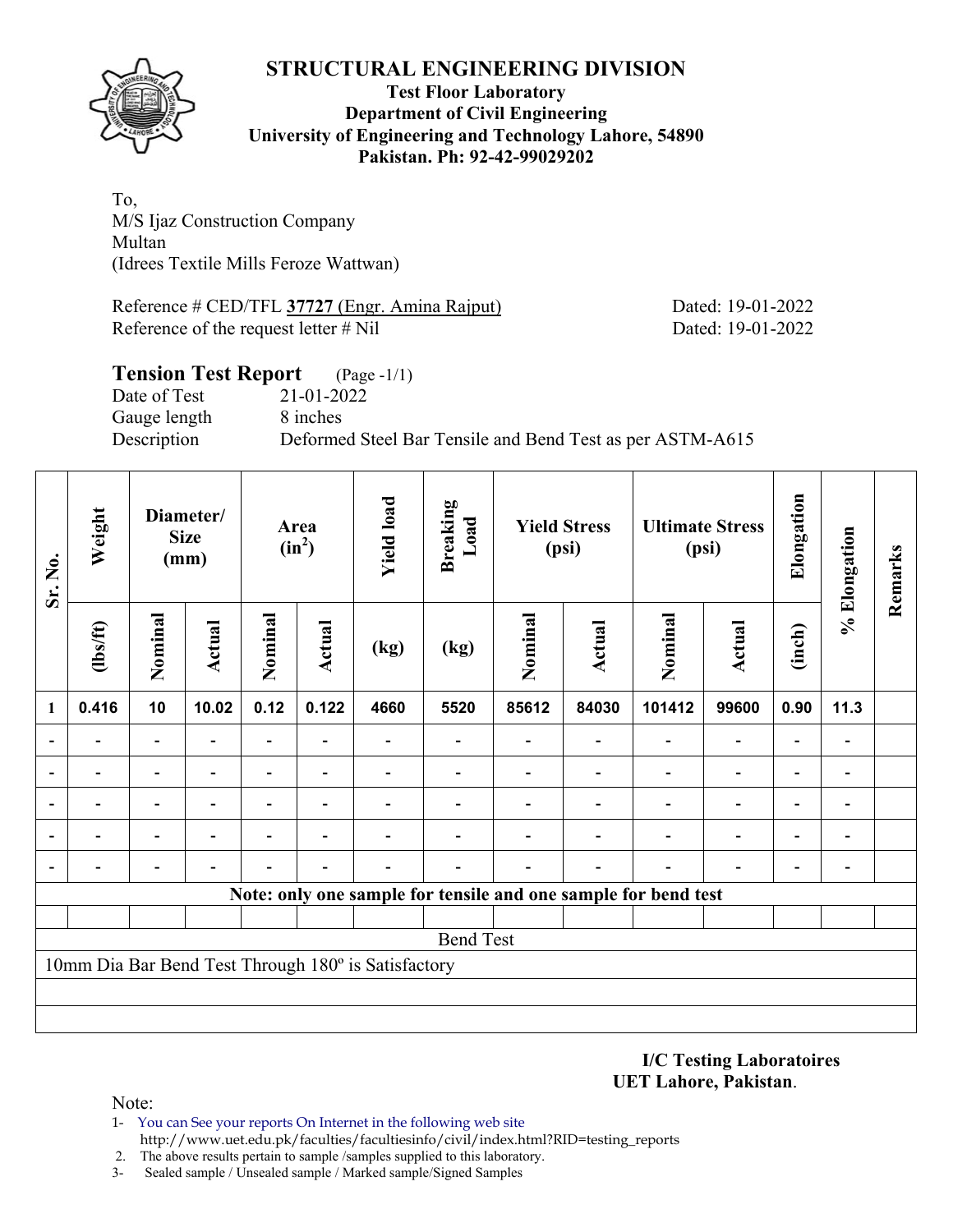**Test Floor Laboratory Department of Civil Engineering University of Engineering and Technology Lahore, 54890 Pakistan. Ph: 92-42-99029202** 

To, **Director** Nippon Health Services (Pvt) Ltd Nippon Medical College Hafizabad Road Sheikhupura

Reference # CED/TFL **37728** (Engr. Amina Rajput) Dated: 19-01-2022 Reference of the request letter # NHS/NMC/05 Dated: 08-12-2021

# **Tension Test Report** (Page -1/1)

Date of Test 21-01-2022 Gauge length 8 inches

Description Deformed Steel Bar Tensile and Bend Test as per ASTM-A615

| Sr. No.                  | Weight                                        | Diameter/<br><b>Size</b> |                  | Area<br>$(in^2)$ |        | <b>Yield load</b> | <b>Breaking</b><br>Load                                         | <b>Yield Stress</b><br>(psi) |                | <b>Ultimate Stress</b><br>(psi) |                | Elongation     | % Elongation | Remarks         |
|--------------------------|-----------------------------------------------|--------------------------|------------------|------------------|--------|-------------------|-----------------------------------------------------------------|------------------------------|----------------|---------------------------------|----------------|----------------|--------------|-----------------|
|                          | $\frac{2}{10}$                                | Nominal<br>$(\#)$        | Actual<br>(inch) | Nominal          | Actual | (kg)              | (kg)                                                            | Nominal                      | Actual         | Nominal                         | <b>Actual</b>  | (inch)         |              |                 |
| 1                        | 0.375                                         | 3                        | 0.375            | 0.11             | 0.110  | 3640              | 4840                                                            | 73000                        | 72810          | 97000                           | 96900          | 1.20           | 15.0         |                 |
| $\boldsymbol{2}$         | 0.374                                         | $\mathbf{3}$             | 0.374            | 0.11             | 0.110  | 3620              | 4860                                                            | 72600                        | 72620          | 97400                           | 97500          | 1.20           | 15.0         | Mughal<br>Steel |
| $\overline{\phantom{a}}$ |                                               | $\blacksquare$           |                  |                  |        |                   |                                                                 |                              |                |                                 |                | $\blacksquare$ |              |                 |
| $\overline{\phantom{a}}$ | ۰                                             | $\blacksquare$           | $\blacksquare$   |                  | ٠      |                   |                                                                 |                              |                |                                 | $\blacksquare$ | $\blacksquare$ | ۰            |                 |
| $\overline{\phantom{a}}$ |                                               | ٠                        |                  |                  |        |                   |                                                                 |                              |                |                                 | $\blacksquare$ | ٠              |              |                 |
| $\overline{\phantom{a}}$ | -                                             | $\blacksquare$           | -                | ٠                | ٠      | ۰                 |                                                                 |                              | $\blacksquare$ | $\blacksquare$                  | $\blacksquare$ | $\blacksquare$ | ۰            |                 |
|                          |                                               |                          |                  |                  |        |                   | Note: only two samples for tensile and one sample for bend test |                              |                |                                 |                |                |              |                 |
|                          |                                               |                          |                  |                  |        |                   |                                                                 |                              |                |                                 |                |                |              |                 |
|                          |                                               |                          |                  |                  |        |                   | <b>Bend Test</b>                                                |                              |                |                                 |                |                |              |                 |
|                          | #3 Bar Bend Test Through 180° is Satisfactory |                          |                  |                  |        |                   |                                                                 |                              |                |                                 |                |                |              |                 |
|                          |                                               |                          |                  |                  |        |                   |                                                                 |                              |                |                                 |                |                |              |                 |
|                          |                                               |                          |                  |                  |        |                   |                                                                 |                              |                |                                 |                |                |              |                 |

**I/C Testing Laboratoires UET Lahore, Pakistan**.

Note:

1- You can See your reports On Internet in the following web site http://www.uet.edu.pk/faculties/facultiesinfo/civil/index.html?RID=testing\_reports

2. The above results pertain to sample /samples supplied to this laboratory.

3- Sealed sample / Unsealed sample / Marked sample/Signed Samples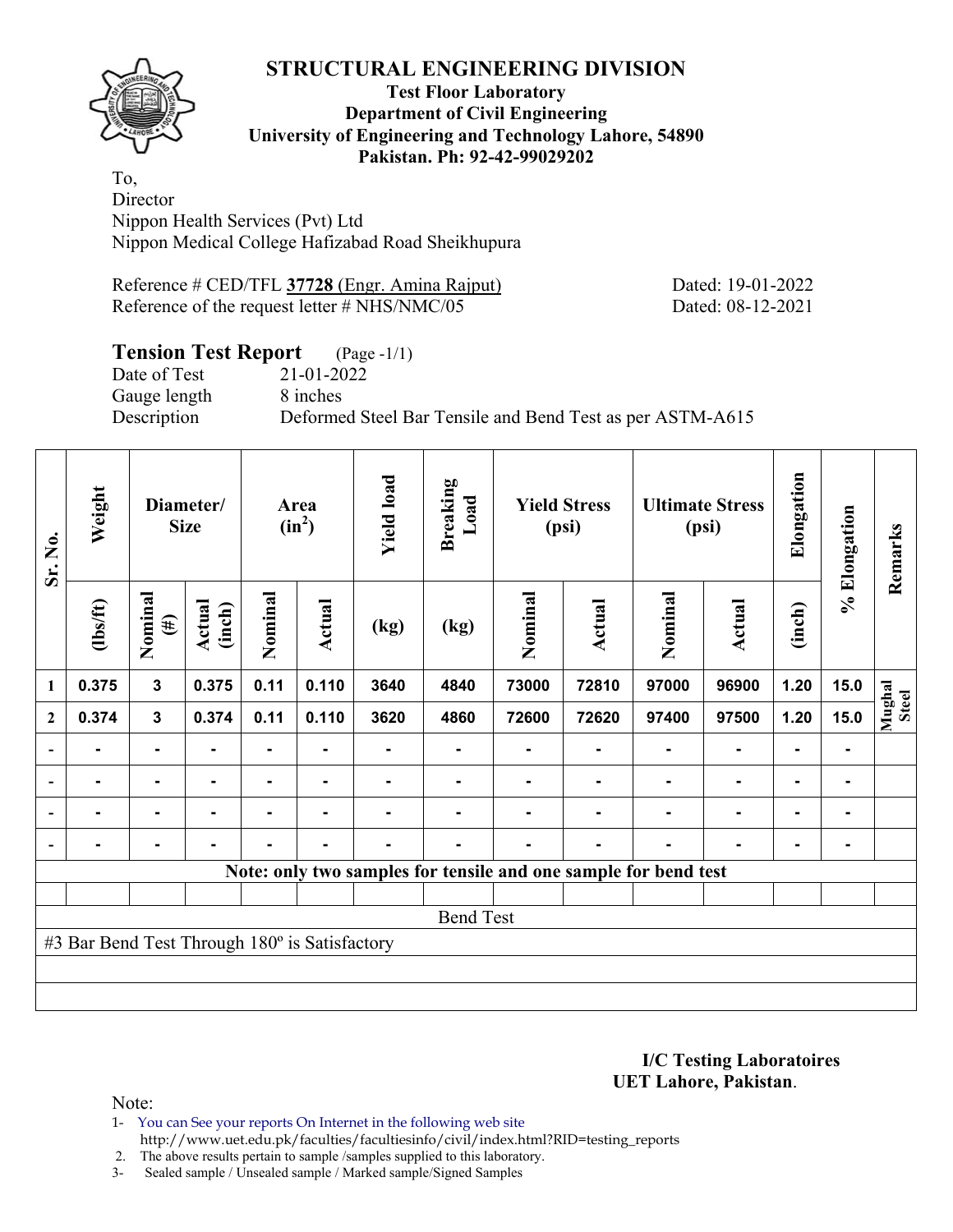

#### **Test Floor Laboratory Department of Civil Engineering University of Engineering and Technology Lahore, 54890 Pakistan. Ph: 92-42-99029202**

To, M/S Defence Housing Authority. Lahore Cantt (Const of U/G External Electricfication and Street Light System of Newly Clear Area, DHA Phase-VII) – (M/s DHA-C) Reference # CED/TFL 37731 (Engr. Amina Rajput) Dated: 19-01-2022 Reference of the request letter # 408/241/E/Lab/20/26 Dated: 18-01-2022

# **Tension Test Report** (Page -1/1)

Date of Test 21-01-2022 Gauge length 8 inches

Description Deformed Steel Bar Tensile and Bend Test as per ASTM-A615

| Sr. No.                  | Weight                                        | Diameter/<br>size        |                          | Area<br>$(in^2)$ |                          | <b>Yield load</b>        | <b>Breaking</b><br>Load | <b>Yield Stress</b><br>(psi)                                    |                          | <b>Ultimate Stress</b><br>(psi) |                | Elongation               | % Elongation             | Remarks                |
|--------------------------|-----------------------------------------------|--------------------------|--------------------------|------------------|--------------------------|--------------------------|-------------------------|-----------------------------------------------------------------|--------------------------|---------------------------------|----------------|--------------------------|--------------------------|------------------------|
|                          | $\frac{2}{10}$                                | Nominal<br>$(\#)$        | Actual<br>(inch)         | Nominal          | <b>Actual</b>            | (kg)                     | (kg)                    | Nominal                                                         | Actual                   | Nominal                         | <b>Actual</b>  | (inch)                   |                          |                        |
| 1                        | 0.385                                         | 3                        | 0.380                    | 0.11             | 0.113                    | 4300                     | 5200                    | 86200                                                           | 83780                    | 104200                          | 101400         | 1.00                     | 12.5                     |                        |
| $\mathbf{2}$             | 0.388                                         | $\mathbf{3}$             | 0.381                    | 0.11             | 0.114                    | 4230                     | 5320                    | 84800                                                           | 81650                    | 106600                          | 102700         | 1.20                     | 15.0                     | Mughal<br><b>Steel</b> |
|                          |                                               | $\overline{\phantom{0}}$ |                          |                  |                          |                          |                         |                                                                 |                          |                                 |                |                          |                          |                        |
| $\overline{\phantom{a}}$ | $\qquad \qquad \blacksquare$                  | $\blacksquare$           | $\blacksquare$           | $\blacksquare$   | $\blacksquare$           | $\overline{\phantom{0}}$ |                         |                                                                 | $\blacksquare$           | $\blacksquare$                  | $\overline{a}$ | $\overline{\phantom{0}}$ | $\blacksquare$           |                        |
| $\overline{\phantom{0}}$ | -                                             | $\overline{\phantom{0}}$ | $\overline{\phantom{0}}$ | $\blacksquare$   | $\overline{\phantom{0}}$ |                          |                         |                                                                 | $\overline{\phantom{0}}$ | $\overline{\phantom{0}}$        | $\overline{a}$ | $\overline{\phantom{0}}$ | $\overline{\phantom{a}}$ |                        |
| $\blacksquare$           | -                                             | $\overline{\phantom{0}}$ | ۰                        | $\blacksquare$   | $\overline{\phantom{a}}$ |                          |                         |                                                                 | $\blacksquare$           | $\overline{\phantom{0}}$        | $\blacksquare$ | $\overline{\phantom{0}}$ |                          |                        |
|                          |                                               |                          |                          |                  |                          |                          |                         | Note: only two samples for tensile and one sample for bend test |                          |                                 |                |                          |                          |                        |
|                          |                                               |                          |                          |                  |                          |                          |                         |                                                                 |                          |                                 |                |                          |                          |                        |
|                          |                                               |                          |                          |                  |                          |                          | <b>Bend Test</b>        |                                                                 |                          |                                 |                |                          |                          |                        |
|                          | #3 Bar Bend Test Through 180° is Satisfactory |                          |                          |                  |                          |                          |                         |                                                                 |                          |                                 |                |                          |                          |                        |
|                          |                                               |                          |                          |                  |                          |                          |                         |                                                                 |                          |                                 |                |                          |                          |                        |
|                          |                                               |                          |                          |                  |                          |                          |                         |                                                                 |                          |                                 |                |                          |                          |                        |

**I/C Testing Laboratoires UET Lahore, Pakistan**.

Note:

1- You can See your reports On Internet in the following web site http://www.uet.edu.pk/faculties/facultiesinfo/civil/index.html?RID=testing\_reports

2. The above results pertain to sample /samples supplied to this laboratory.

3- Sealed sample / Unsealed sample / Marked sample/Signed Samples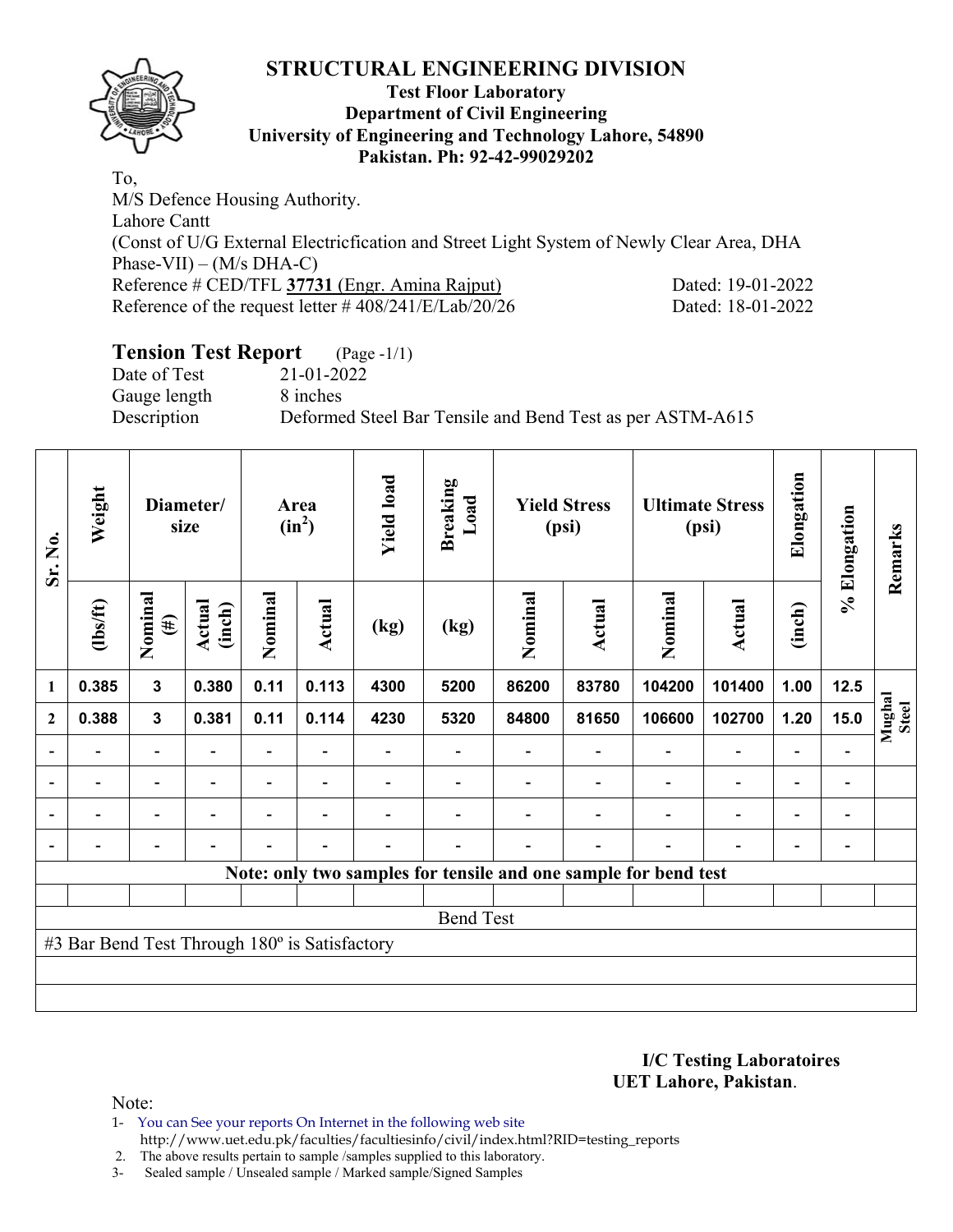

**Test Floor Laboratory Department of Civil Engineering University of Engineering and Technology Lahore, 54890 Pakistan. Ph: 92-42-99029202** 

To, M/S Ittefaq Building Solution (Pvt) Ltd. Lahore

Reference # CED/TFL **37746** (Dr. Asad Ali) Dated: 20-01-2022 Reference of the request letter # Nil Dated: 20-01-2022

### **Tension Test Report** (Page -1/1) Date of Test 21-01-2022 Gauge length 8 inches Description Deformed Steel Bar Tensile and Bend Test as per ASTM-A615

| Sr. No.        | Weight                                        | Diameter/<br><b>Size</b> |                  | Area<br>$(in^2)$ |                | <b>Yield load</b> | <b>Breaking</b><br>Load                                         | <b>Yield Stress</b><br>(psi) |        | <b>Ultimate Stress</b><br>(psi) |               | Elongation | % Elongation | Remarks |
|----------------|-----------------------------------------------|--------------------------|------------------|------------------|----------------|-------------------|-----------------------------------------------------------------|------------------------------|--------|---------------------------------|---------------|------------|--------------|---------|
|                | $\frac{2}{10}$                                | Nominal<br>$(\#)$        | Actual<br>(inch) | Nominal          | <b>Actual</b>  | (kg)              | (kg)                                                            | Nominal                      | Actual | Nominal                         | <b>Actual</b> | (inch)     |              |         |
| $\mathbf{1}$   | 0.371                                         | $\mathbf{3}$             | 0.373            | 0.11             | 0.109          | 3490              | 4840                                                            | 70000                        | 70470  | 97000                           | 97800         | 1.40       | 17.5         |         |
| $\mathbf{2}$   | 0.362                                         | $\mathbf{3}$             | 0.368            | 0.11             | 0.106          | 3310              | 4710                                                            | 66400                        | 68560  | 94400                           | 97600         | 1.30       | 16.3         |         |
|                |                                               |                          |                  |                  |                |                   |                                                                 |                              |        |                                 |               |            | ۰            |         |
| $\blacksquare$ |                                               | $\blacksquare$           |                  |                  | $\blacksquare$ |                   |                                                                 |                              |        |                                 |               |            | ۰            |         |
| $\blacksquare$ |                                               | -                        |                  |                  | ۰.             |                   |                                                                 |                              |        |                                 |               |            | ۰            |         |
|                | $\blacksquare$                                | $\blacksquare$           |                  |                  | ۰              | $\blacksquare$    |                                                                 |                              | ۰      |                                 |               | -          | ۰            |         |
|                |                                               |                          |                  |                  |                |                   | Note: only two samples for tensile and one sample for bend test |                              |        |                                 |               |            |              |         |
|                |                                               |                          |                  |                  |                |                   |                                                                 |                              |        |                                 |               |            |              |         |
|                |                                               |                          |                  |                  |                |                   | <b>Bend Test</b>                                                |                              |        |                                 |               |            |              |         |
|                | #3 Bar Bend Test Through 180° is Satisfactory |                          |                  |                  |                |                   |                                                                 |                              |        |                                 |               |            |              |         |
|                |                                               |                          |                  |                  |                |                   |                                                                 |                              |        |                                 |               |            |              |         |
|                |                                               |                          |                  |                  |                |                   |                                                                 |                              |        |                                 |               |            |              |         |

**I/C Testing Laboratoires UET Lahore, Pakistan**.

Note:

- 1- You can See your reports On Internet in the following web site http://www.uet.edu.pk/faculties/facultiesinfo/civil/index.html?RID=testing\_reports
- 2. The above results pertain to sample /samples supplied to this laboratory.
- 3- Sealed sample / Unsealed sample / Marked sample/Signed Samples